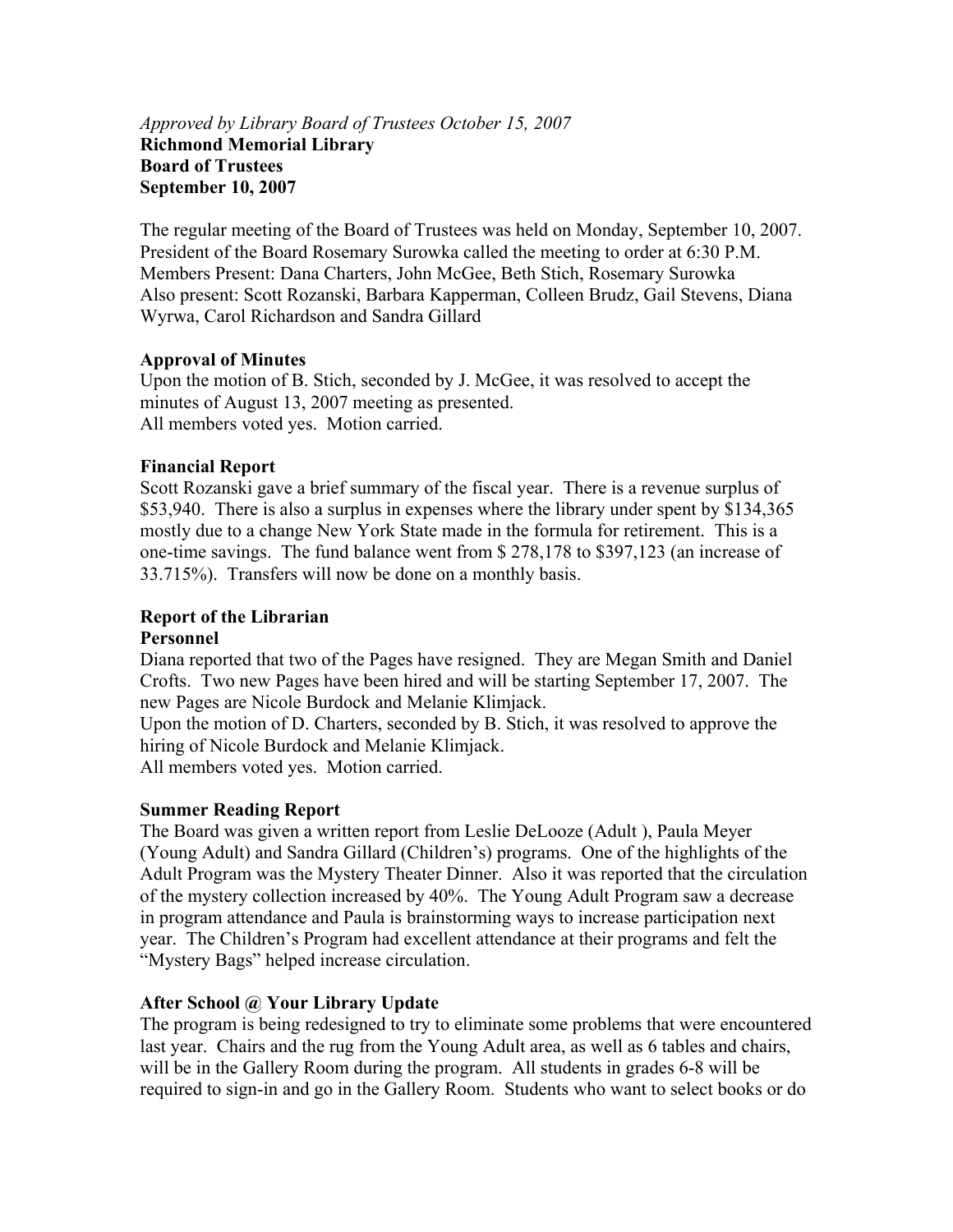homework must obtain a pass before entering the library. A table of Internet computers will be reserved for student use and they will be able to request access to these the day prior to using them. This will allow Staff to be sure students using the Internet are following the library policies. The idea is not to deny access but to restrict it. A phone is now available in the Gallery Room and Staff is trying to make it a friendly place that young people will enjoy spending time in. It was suggested that a letter be sent to parents to explain the new program to avoid misunderstandings. Diana Wyrwa agreed to write something that could be sent home with students. She also indicated that we will try not to schedule other meetings in the Gallery Room so that there will be consistency in the After School Program.

## **Tale for Three Counties**

A book and author have been selected for next March's program. A celebration to thank sponsors and introduce the new book is scheduled for October 22, 2007. Howard Frank Moser, a previous author, will be the special guest. The new poster will be unveiled and refreshments will be served.

## **Long Range Plan**

D. Wyrwa distributed the updated Long Range Plan Timeline for 2007. A Technology Survey will be conducted using paper and on the website. It will be available to the public by the end of September.

The library is a full member of the Chamber of Commerence and has the Chamber's window for display for half of September.

The Literary Garden is progressing with the fence, gate, sod and statues on the slope being installed. The Teddy Bears' Picnic is the first activity scheduled for September 15, 2007.

The floor of the Gallery Room is done and Suzanne Hare from Stafford will be working on the wall cover replacement. Groups that use the Gallery on a regular basis have been asked if they would like to make a contribution to the refurbishing.

#### **Space Study**

D. Wyrwa contacted R. Bald of FRA about the possibility of the CAD drawings being done by students. He was in favor of the idea and suggested contacting his alma mater Alfred University. Diana contacted the Dean at Alfred and he felt there was a class that would be ideal for the project. The class will not be able to participate until January of 2008 but the Professor has not gotten back to Diana with more information. M. Carragher will be contacted to see if he has any information about students from the University of Buffalo working on the project. If the timetable changes for the Space Study it could be built into next year's budget.

#### **Library Statistics**

| Materials circulation | August 2007 26,614 |                                          |
|-----------------------|--------------------|------------------------------------------|
| Internet usage        | August 2007 3,004  |                                          |
| Attendance            |                    | August 2007 15,650 / 680 average per day |
| Web page site access  | August 2007 1,782  |                                          |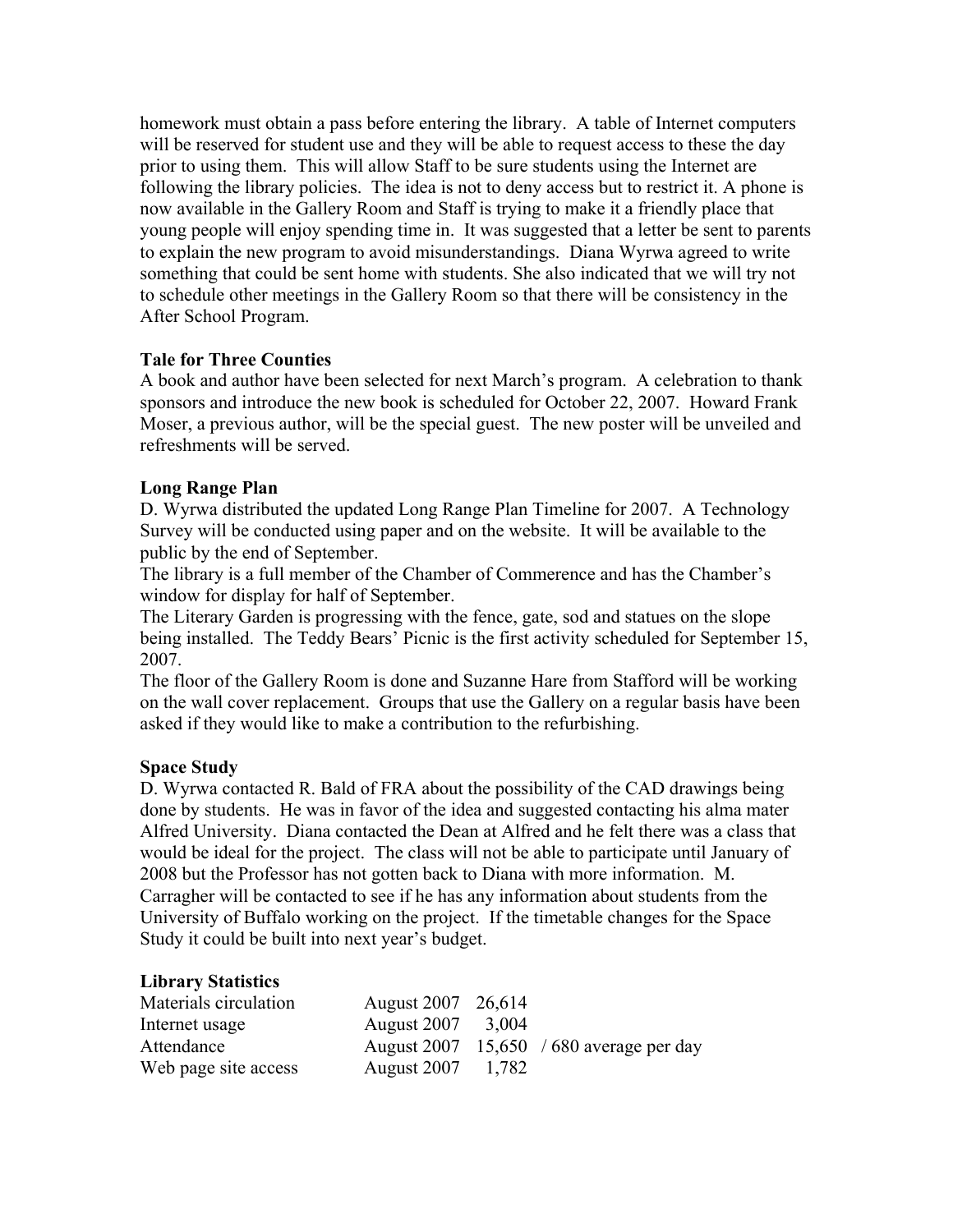There was a loss in attendance compared to last year. This may be in part because the Adult and Young Adult programs ended a week earlier than usual. Also, fewer Darien Lake employees are using the Internet because they now have computers available where they are living.

## **Report of Committees Genesee County Funding**

A letter from Andrea Vogler is being sent to the County Legislature. The theme is "Genesee County Moving Forward – Building Public libraries Without Walls". The committee will be meeting again September 11, 2007 at the library.

## **Financials**

Upon the motion of J. McGee, seconded by D. Charters, it was resolved to accept the June 2007 and July 2007 Summary of Revenues and Appropriation and transfers as presented.

All members voted yes. Motion carried.

## **Marshall Fund Budget 2007 – 2008**

Anne Engel will be retiring from the SAGE program. There is \$10,098 extra in the Marshall budget. It was suggested that the money be used for job sharing during the time that Anne would train a new person.

Upon the motion of J. McGee, seconded by B. Stich, it was resolved to accept the Marshall Fund Budget 2007-2008 as presented

All members voted yes. Motion carried.

## **Communications**

Rachel Baum the president of NYLA, will be stopping at Richmond for a short tour on October 15 at 1:30pm. The library is now an Institutional Member of NYLA.

## **Unfinished Business**

Staff members are working on plans for the Veterans Day celebration. The committee includes Diana Wyrwa, Leslie DeLooze, Kathleen Facer, Alice Zito and Sandra Gillard. The Veteran groups will be celebrating on Sunday so the library will not be interfering with their plans. A book signing and talk by David Bellavia author of *House to House: an epic memoir of war* is one of the activities we hope to have.

## **New Business**

## **Joint Meeting with the Board of Education**

The joint meeting with the Board of Education will be October 15 at 6:30pm. The Library Board will have a short business meeting at 6pm. Diana will talk about the Library's Long Range Plan. A tour of the newly designed and decorated Children's Room and the Literary Garden will also be part of the presentation to the Board of Education.

## **September Calendar of Events**

The calendar of events for September was distributed to the Board.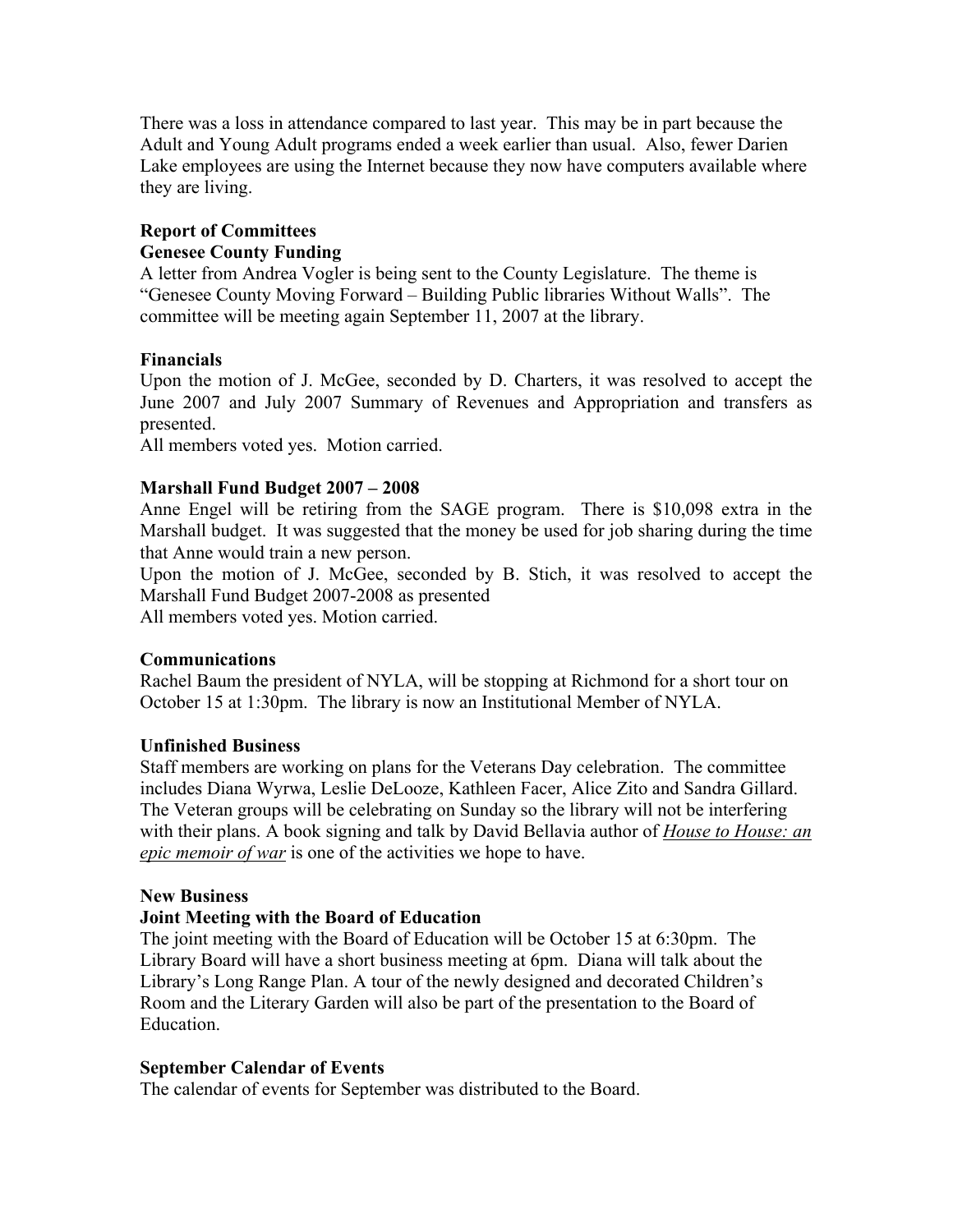## **Adjournment**

There was no further business so, President Rosemary Surowka, adjourned the meeting at 8:24pm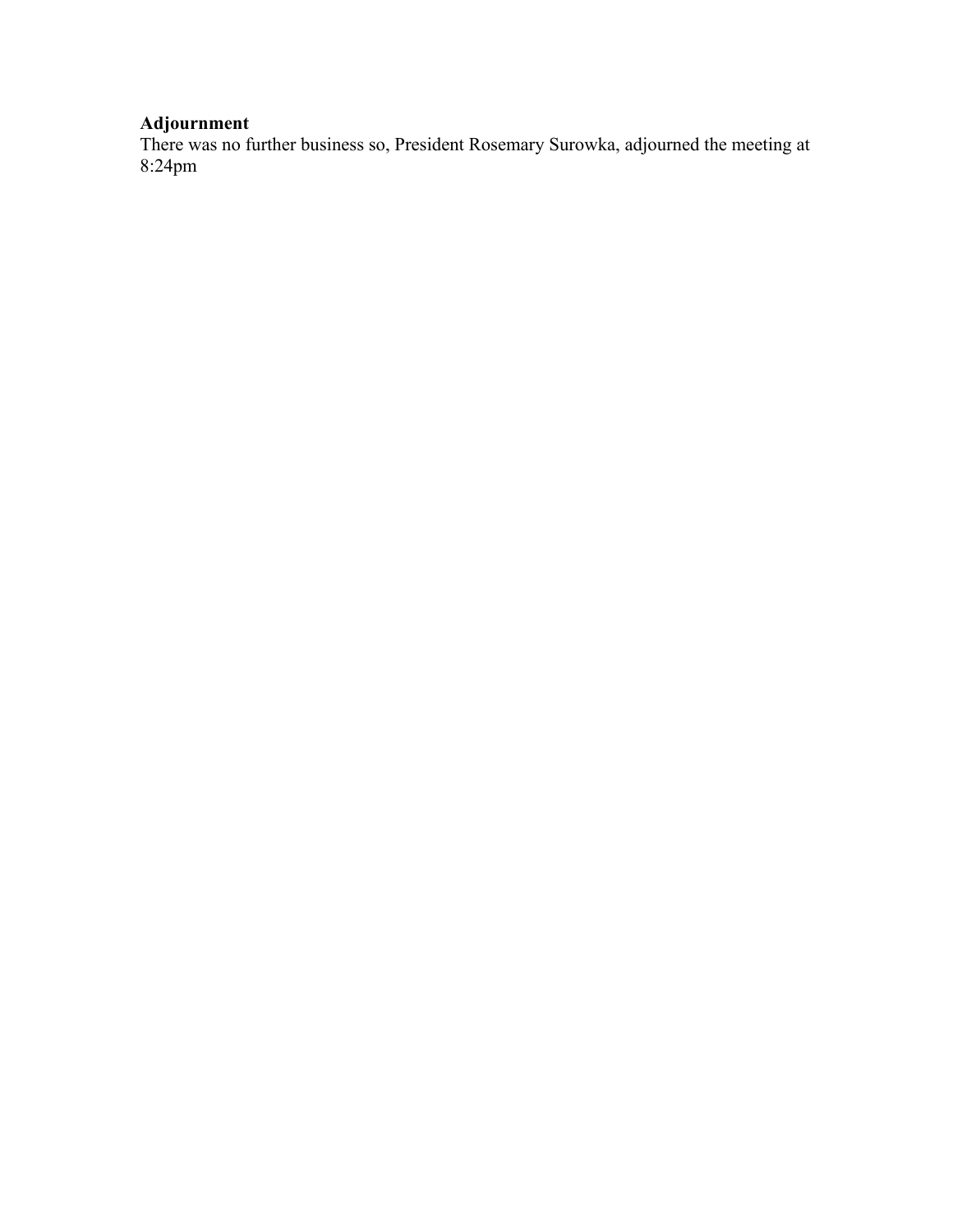*Approved by the Library Board of Trustees November 12, 2007*  **Richmond Memorial Library Board of Trustees October 15, 2007** 

The regular meeting of the Board of Trustees was held on Monday, October 15, 2007. President of the Board Rosemary Surowka called the meeting to order at 6:00 p.m. Members Present: Michael Carragher, Dana Charters, John McGee, Beth Stich, Rosemary Surowka Also present: Colleen Brudz, Gail Stevens, Diana Wyrwa, and Sandra Gillard

#### **Approval of Minutes**

Upon the motion of J. McGee, seconded by M. Carragher, it was resolved to accept the minutes of September 10, 2007 meeting as presented. All members voted yes. Motion carried.

#### **Report of the Librarian**

#### **Review of Library Presentation to Board of Education**

A joint meeting of the Library Board with the Board of Education will be held this evening at 7pm in the Gallery Room. Diana Wyrwa will give a brief overview of the Long Range Plan, focusing on the planning process.. The Board of Education will then be invited on a tour of the Children's Room to see the new areas that have been created. Sandy Gillard will explain about the Baby Bounce Storytime and other programs in the Children's Department that will help create reading readiness. After viewing the Literary Garden, Sue Briggs will highlight activities planned for the GRO program with the continuation of the 2007-2009 Family Literacy Grant.

#### **Veteran's Day**

The Board was updated on the activities planned for the Veteran's Day celebration November 12, 2007. An Open House will be held from 9-11a.m. Databases and information about searching for military records will be shared with participants at this time. At 7p.m. author and veteran, David Bellavia, will talk about his book *House to House.* A book signing will take place after a question and answer period. C-Span is interested in taping the program. The Board Meeting of the Library will begin at 6 p.m. rather than 6:30 p.m. so that members may attend the program.

#### **Long Range Plan**

D. Wyrwa distributed the updated Long Range Plan Timeline for 2007. Some items will need to be pushed to 2008, but many of the activities slated to be accomplished in 2007 will be completed. The material has arrived to cover the walls in the Gallery Room and this project should be finished in November.

#### **Library Statistics**

| Materials circulation | September 2007 | 22,352 |                              |
|-----------------------|----------------|--------|------------------------------|
| Internet usage        | September 2007 | 2,455  |                              |
| Attendance            | September 2007 |        | 13,324 / 529 average per day |
| Web page site access  | September 2007 | 1,544  |                              |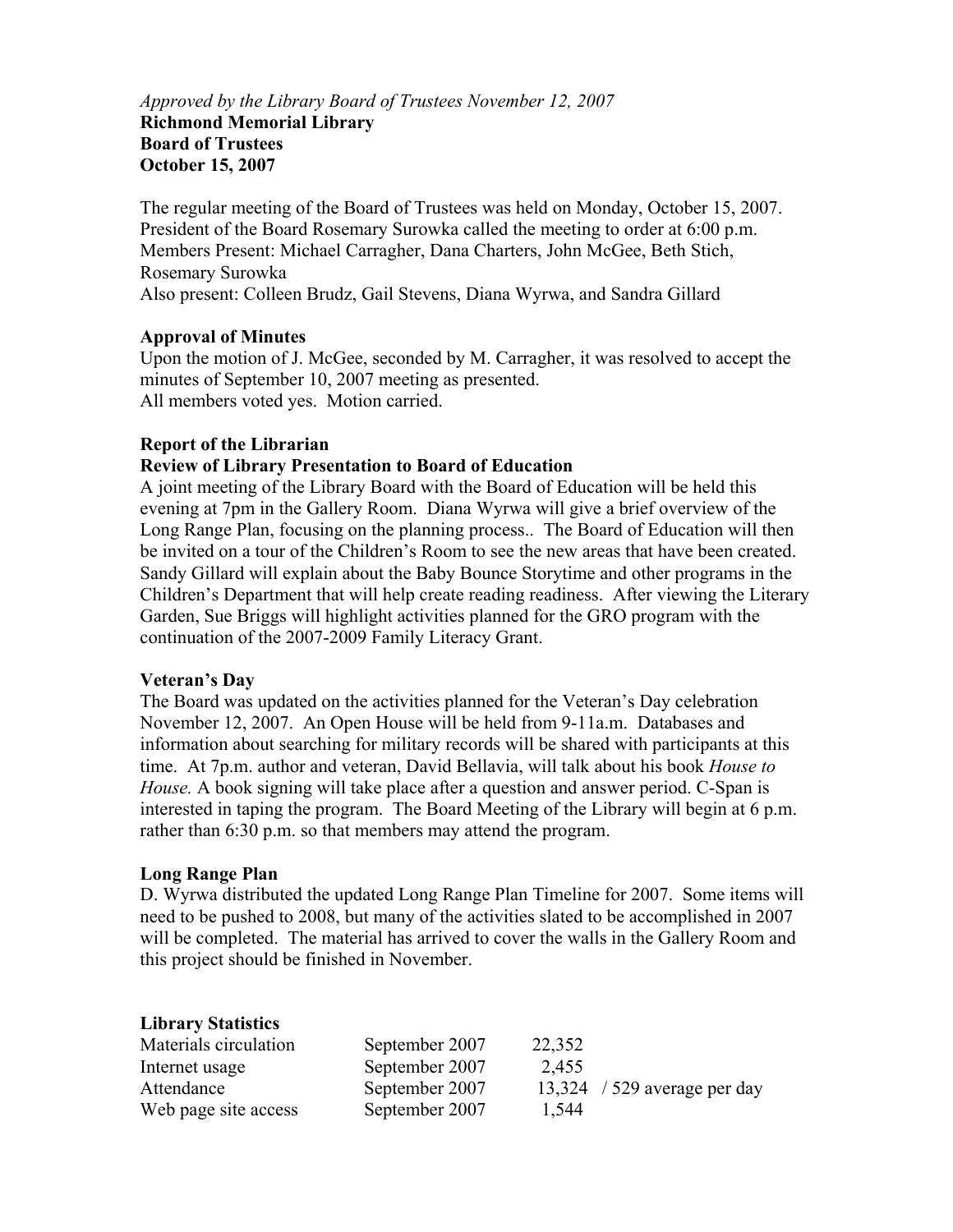## **Report of Committees Genesee County Funding**

A brochure with the theme "Genesee County Moving Forward – Building Public Libraries Without Walls" was distributed. Diana Wyrwa (BTV), Andrea Vogler (COR), Tom Bindeman (NIOGA) and Sandy Brady (LRY) presented to the Human Services subcommittee of the Genesee County Legislature. It was requested that the 5% cut that was made in 2004 be restored. Libraries may now use money for technology. During 2007 all the libraries in Genesee County except for Haxton in Oakfield have been automated.

## **Financials**

## **July/August Summary of Revenues and Appropriations**

Upon the motion of M. Carragher, seconded by J. McGee, it was resolved to accept the July 2007 and August 2007 Summary of Revenues and Appropriations as presented. All members voted yes. Motion carried.

## **Genesee County Funding 2007**

Upon the motion of D. Charters, seconded by J. McGee, it was resolved to amend the budget and accept the 2007 Genesee County Funding of \$33,577 as presented. All members voted yes. Motion carried.

## **Communications**

A Reception for Legislators will be held at the Lockport Public Library on October  $30<sup>th</sup>$ from 7-8:30pm. All Board Members are invited to attend. R. Surowka, C. Brudz, and D. Wyrwa are currently planning to go.

## **Unfinished Business**

## **Space Plan**

M. Carragher contacted SUNY at Buffalo about architecture students working on the Space Plan for the library but had no definite information on what students would be willing to do. After discussing the merits of using students from Alfred University or University of Buffalo it was decided that D. Wyrwa would pursue having students from Alfred do CAD drawings. The class will begin in January 2008 and Rick Bald from FRA was enthusiastic about this plan. Because the Space Plan is being done later than expected, money for the project can be built into the 2008 budget.

## **New Business**

## **October Calendar of Events**

The calendar of events for October was distributed to the Board. A reception to thank supporters of Tale For Three Counties will be held October 22 at 10am. Howard Frank Mosier will announce next year's book and will present a program on his current novel.

## **Adjournment**

There was no further business so, President Rosemary Surowka, adjourned the meeting at 6:40pm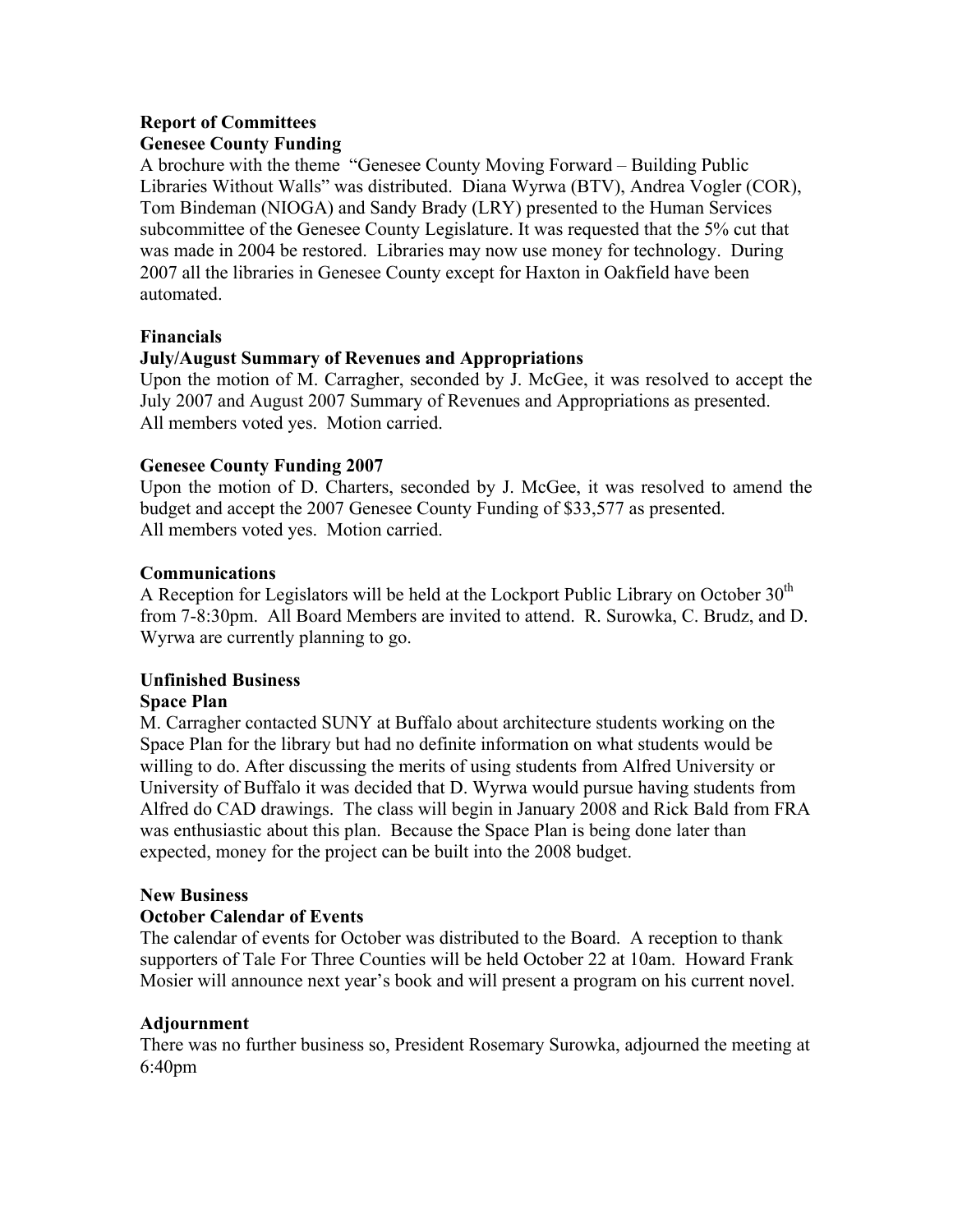*Approved by the Library Board of Trustees December 10, 2007*  **Richmond Memorial Library Board of Trustees November 12, 2007** 

The regular meeting of the Board of Trustees was held on Monday, November 12, 2007. President of the Board Rosemary Surowka called the meeting to order at 6:02 p.m. Members Present: Michael Carragher, Dana Charters, John McGee, Beth Stich. Also present: Diana Wyrwa and Sandra Gillard

#### **Approval of Minutes**

Upon the motion of B. Stich, seconded by J. McGee, it was resolved to accept the minutes for the October 15, 2007 meeting as presented. All members voted yes. Motion carried.

#### **Report of the Librarian 2008 Calendar**

The 2008 Calendar was presented with the additional request that the library close at 5pm on the Wednesday evening before Thanksgiving in both 2007 and 2008. Upon the motion of D. Charters, seconded by B. Stich it was resolved that the 2008 Calendar and early closing on evening before Thanksgiving be accepted as presented. All members voted yes. Motion carried.

#### **Purchasing**

D. Wyrwa presented some new rules that the Batavia City School District is requiring for ordering materials. The School District's interpretation of Municipal Law 103 is that library materials are considered a like commodity. When library material purchases exceed \$10,000, orders must be placed with vendors having NYS Contract Numbers or go out to bid. Library materials include books and media items. The five school library media centers and Richmond Memorial Library are viewed as one library materials purchasing group. Because the financials for the Richmond Library go through the school district, we must abide by school district rules. After a lengthy discussion, the Board directed D. Wyrwa to investigate other public libraries in New York State that are chartered as a school district public library and currently have, or have had in the past, a similar financial relationship between a public library and a school district. At December's meeting, this fact finding mission will be reported on.

#### **Long Range Plan**

D. Wyrwa distributed the updated Long Range Plan Timeline for 2007. The walls of the Gallery Room have been completed. The Chamber of Commerce will be holding their Board Meeting at the Library for the first time. In December a list of the completed 2007 activities will be presented to the Board.

#### **Library Statistics**

| Materials circulation | October 2007 24,593 |                                             |
|-----------------------|---------------------|---------------------------------------------|
| Internet usage        | October 2007 2.792  |                                             |
| Attendance            |                     | October 2007 $16,359 / 629$ average per day |
| Web page site access  | October 2007 1,706  |                                             |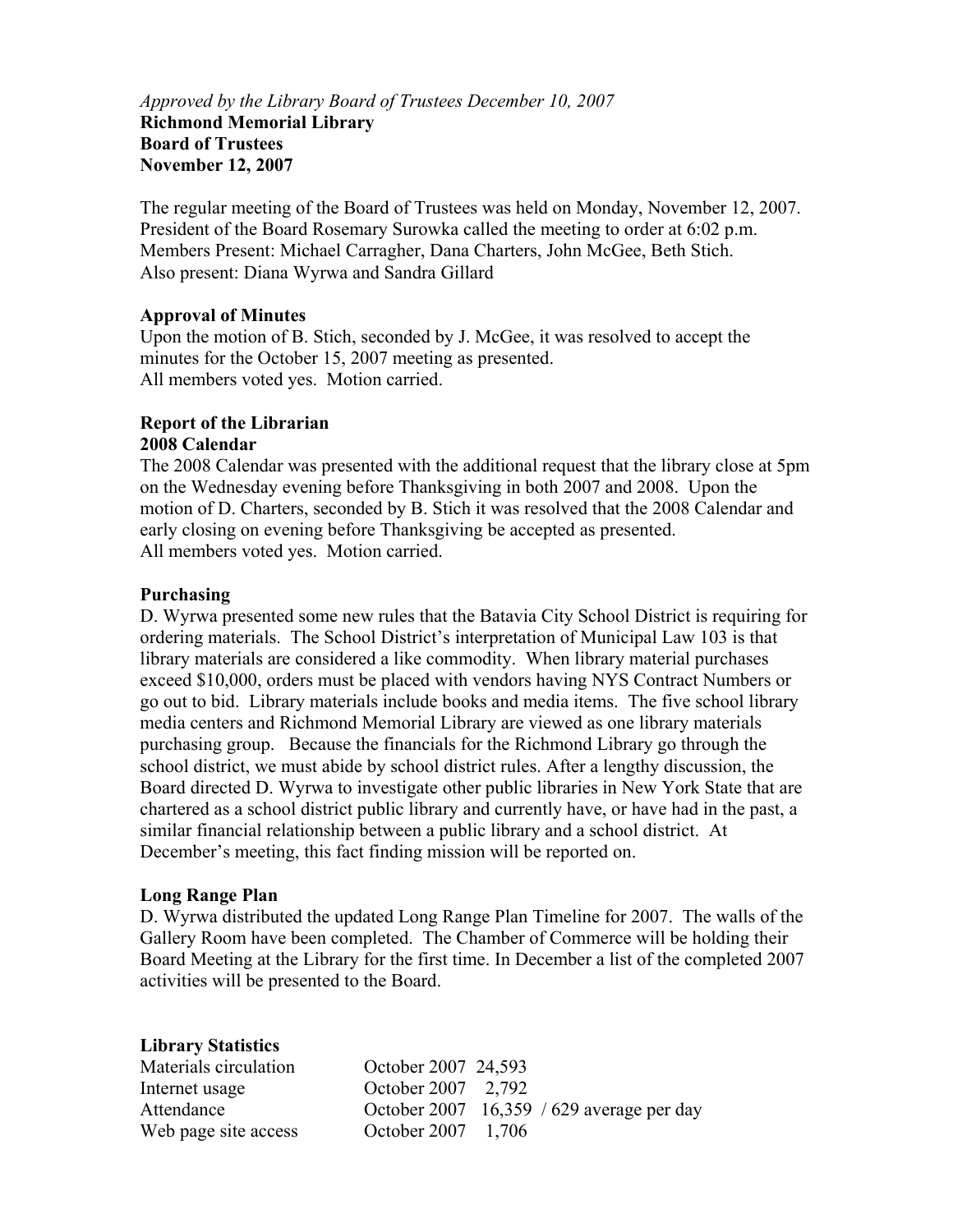## **Report of Committees Genesee County Funding**

The Public Hearing for County Funding will be held at the Office for the Aging November 13 at 7pm. A letter arrived indicating that the 5% will not be restored and that the amount of funding will stay the same as last year. However, money may now be used for technology support.

## **Financials**

## **September Summary of Revenues and Appropriations**

Upon the motion of B. Stich, seconded by J. McGee, it was resolved to accept the September 2007 Summary of Revenues and Appropriations as presented. All members voted yes. Motion carried.

## **Communications**

A thank you note from Mr. Stutzman was shared with the Board. The note was for books presented to him at last month's meeting in recognition of his support of the library as he looks forward to his retirement.

## **Unfinished Business**

None

## **New Business November Calendar of Events**

The calendar of events for November was distributed to the Board.

## **Adjournment**

There was no further business. President Rosemary Surowka adjourned the meeting at 7:48pm

Respectfully submitted, Diana Wyrwa, clerk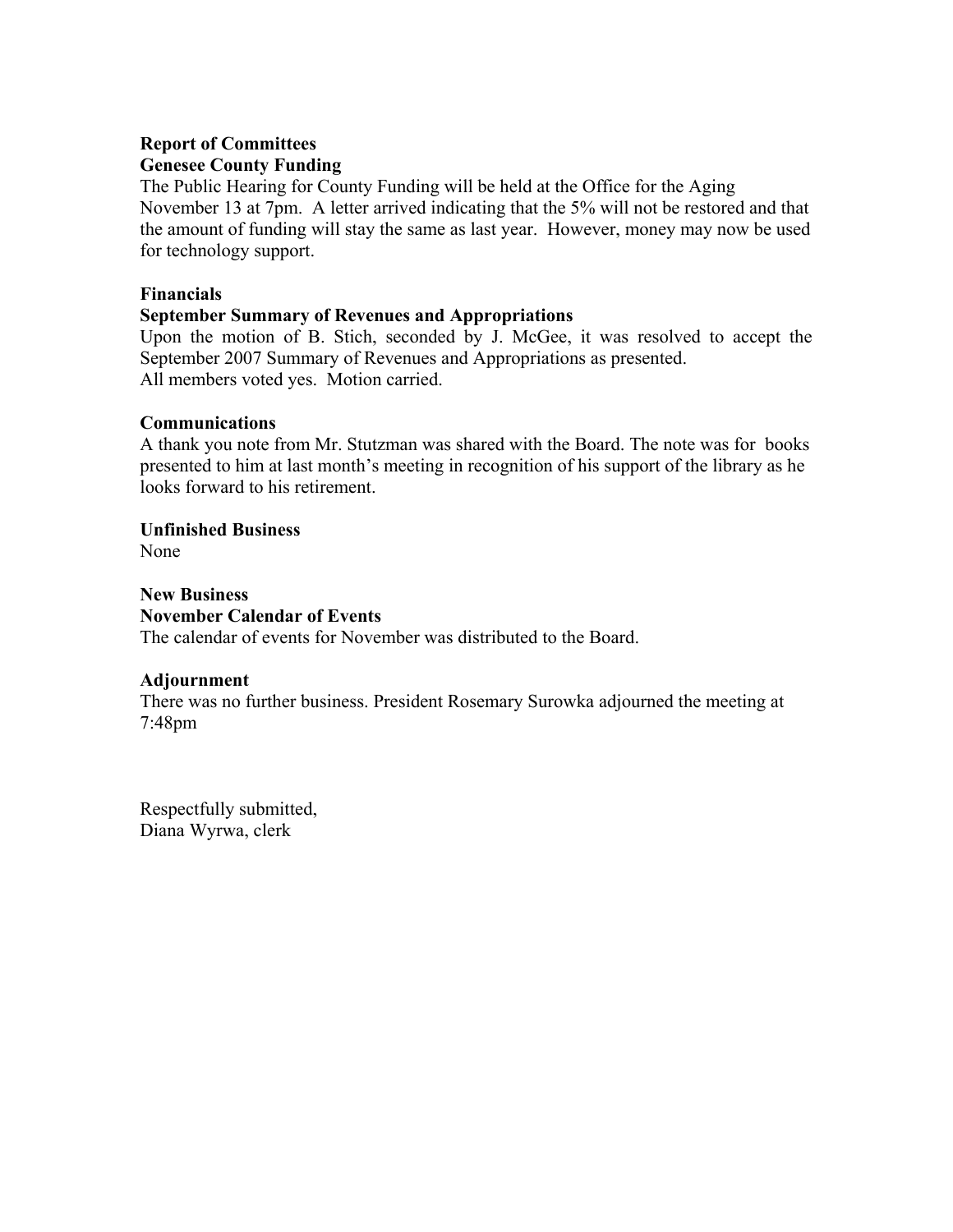#### *Approved by Library Board of Trustees Jan. 14, 2008*  **Richmond Memorial Library Board of Trustees December 10, 2007**

The regular meeting of the Board of Trustees was held on Monday, December 10, 2007. President of the Board, Rosemary Surowka called the meeting to order at 6:33 P.M. Members Present: Michael Carragher, Dana Charters, John McGee, Beth Stich, Rosemary Surowka Also present: Gail Stevens, Diana Wyrwa, and Sandra Gillard

## **Approval of Minutes**

Upon the motion of B. Stich, seconded by D. Charters, it was resolved to accept the minutes of the November 12, 2007 meeting as presented. All members voted yes. Motion carried

## **Report of the Librarian**

## **2007-2008 Budget Report**

D. Wyrwa presented a timeline of activities preparing for the library budget vote and trustee election. Cindy Ferrando will be the elections official and the actual vote will take place at the Richmond Memorial Library on May 6, 2007.

Upon the motion of D. Charters, seconded by M. Carragher, it was resolved to accept the Budget Calendar as presented.

All members voted yes. Motion carried.

#### **Personnel**

Upon a motion by M. Carragher, seconded by B. Stich, it was resolved to appoint Kelly March to the position of Library Assistant.

All members voted yes. Motion carried.

A discussion was held about the SAGE position. There is a list of possible candidates to fill Anne Engel's position. Interviews should begin in January with a projected hiring date of February 2008.

#### **Sage Presentation**

A. Engel and D. Wyrwa did a presentation about the SAGE program for the Marshall Fund committee at the Office for the Aging. The committee was especially interested in the plans for a new Webpage design and downloadable books.

#### **Long Range Plan**

D. Wyrwa distributed the updated Long Range Plan Timeline for 2007. Library Staff worked on activities for 2008 and 2009 during a staff meeting. Activities from 2007 that were not completed were incorporated into 2008. A final report of what was accomplished in 2007 will be presented to the Board in January.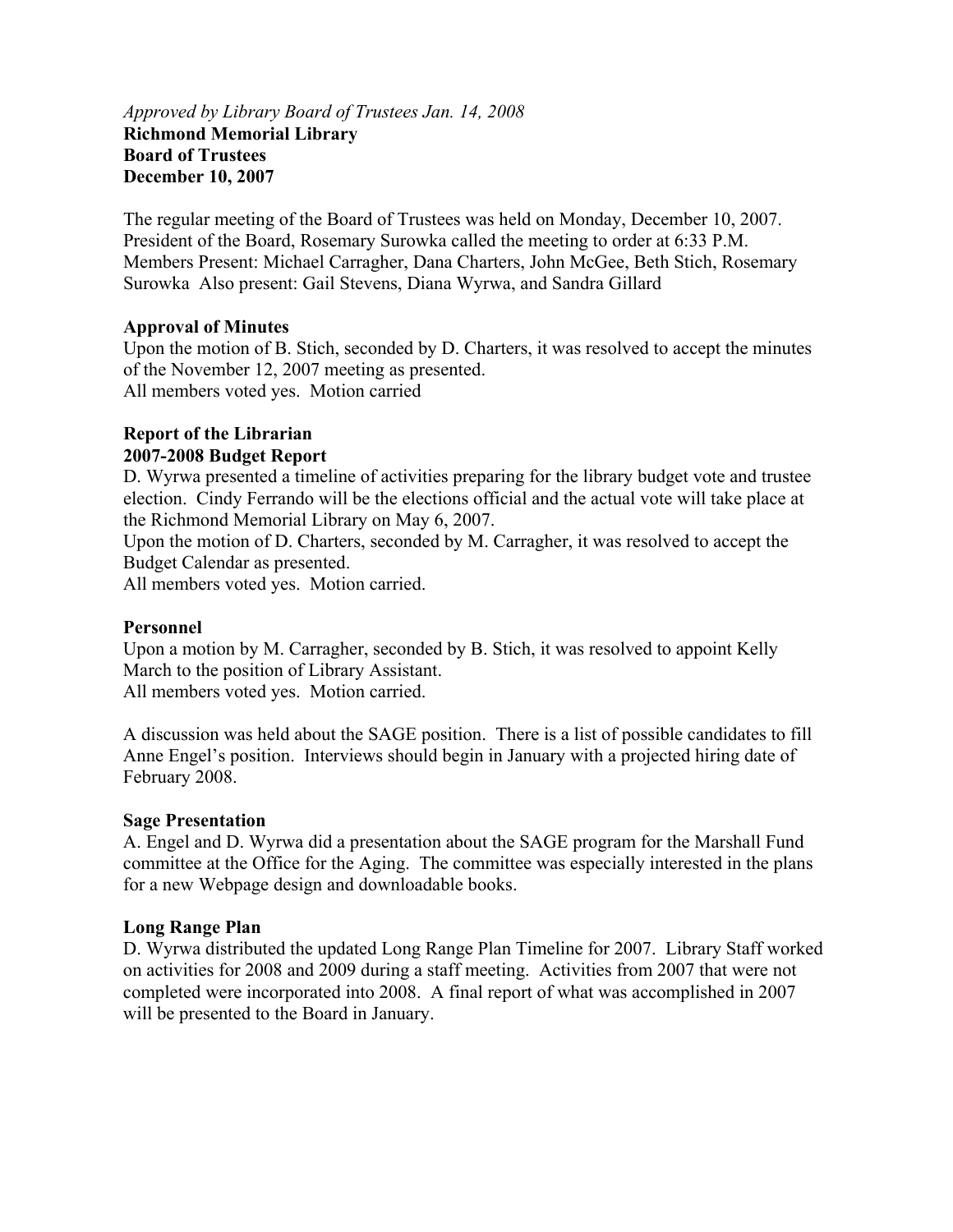#### **Library Statistics**

| Materials circulation | November 2007 | 23,307 |                              |
|-----------------------|---------------|--------|------------------------------|
| Internet usage        | November 2007 | 2,254  |                              |
| Attendance            | November 2007 |        | 14,030 / 561 average per day |
| Web page site access  | November 2007 | 1.731  |                              |

#### **Report of Committees**

No reports

#### **Financials**

#### **October Summary of Revenues and Appropriations**

Upon the motion of M. Carragher, seconded by B. Stich, it was resolved to accept the October 2007 Summary of Revenues and Appropriations as presented. All members voted yes. Motion carried.

#### **Marshall Fund Budget Petty Cash**

Upon the motion of J. McGee, seconded by M. Carragher, it was resolved to establish a Petty Cash fund of \$100 for the Sage Program using Marshall Fund money. All members voted yes. Motion carried.

#### **Communications**

No report.

#### **Unfinished Business**

#### **Purchasing/School District Public Library Financials**

D. Wyrwa presented a report comparing the financials and purchasing at Richmond Library to other public libraries in New York State that are also chartered as school district libraries. She conducted an eight question telephone survey of 13 libraries. None of the libraries interpret the Municipal Law 103/\$10,000 purchasing limit in the way that the Batavia School District recently has. All responded that the \$10,000 limit was per vendor or purchase order and that library materials were not seen as a "like commodity".

A discussion was also held concerning what services are provided to the library and the pros and cons of purchasing being confined by the School District's interpretation of Municipal Law 103. It was decided that a letter should be drafted and sent by Library Board President, Rosemary Surowka to the School District Superintendent, Richard Stutzman. Copies will also be sent to Board of Education members, business manager S. Rozanski, and treasurer B. Kapperman. The letter will request a review of the law's interpretation and a response to the Library Board before the January 2008 Library Board meeting.

#### **New Business**

#### **December Calendar of Events**

The calendar of events for December was distributed to the Board.